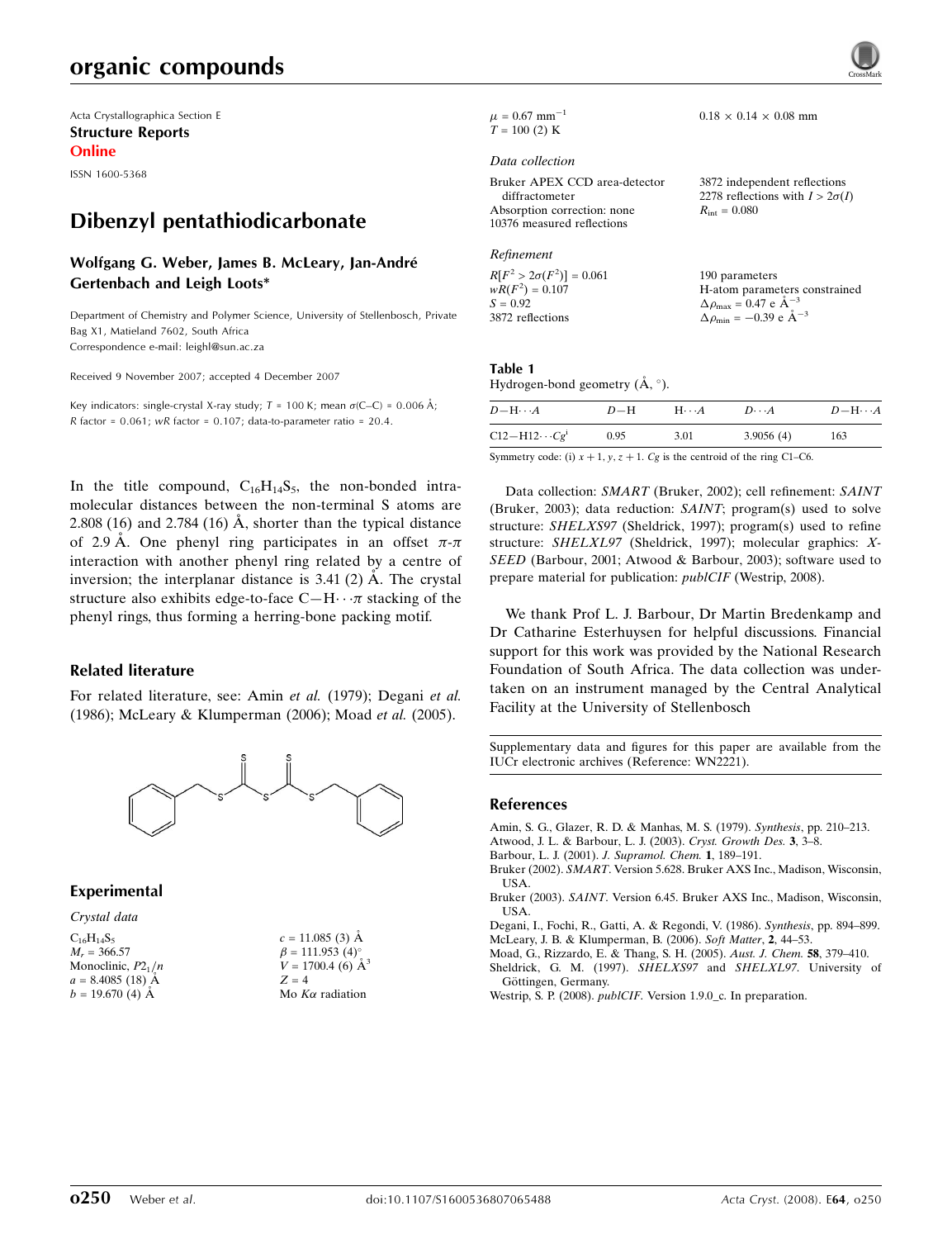# **supporting information**

### *Acta Cryst.* (2008). E**64**, o250 [https://doi.org/10.1107/S1600536807065488]

# **Dibenzyl pentathiodicarbonate**

# **Wolfgang G. Weber, James B. McLeary, Jan-André Gertenbach and Leigh Loots**

#### **S1. Comment**

Di- and trithiocarbonate systems have recently found widespread application as mediators in free radical polymerization (Moad *et al.*, 2005 and McLeary & Klumperman, 2006). As part of a further investigation of the interaction of these multi-thio compounds with radical species, extended polythiocarbonate systems have been examined. The preparation and characterization of pentathiodicarbonates is presented here. Two new dialkyl pentathiodicarbonates *R*–S–C(?S)–S– C(?S)–S–*R* with *R* = benzyl and *tert*-butyl were prepared by reaction of potassium benzyl- or *tert*-butyl-trithiocarbonate, respectively, with 2-chloro–*N*-methylpyridinium iodide (Scheme 2). The title compound is also formed by the reaction of potassium benzyltrithiocarbonate with benzyl dithiochloroformate (36% yield). The structure and details of the title compound are reported here.

The non-bonded intramolecular distance between S1 and S3 is 2.808 (16) Å and between S3 and S5 is 2.784 (16) Å. These are shorter than the 2.9 Å separation that is typically associated with distances of this type. The short contact is possible because of the out-of-plane twisting of the two thiono atoms, S2 and S4, and is likely brought about by steric hindrance between these two atoms. The intramolecular non-bonded distance between the two thiono atoms, S2 and S4, is 3.826 (16) Å.

The packing motif is mediated by the benzyl rings at either end of the molecule. For the purposes of this discussion we shall refer to the ring that is made up of C1, C2, C3, C4, C5 and C6 as Ring A and the ring consisting of C11, C12, C13, C14, C15 and C16 as Ring B. Ring A participates in an offset *π*-*π* interaction with another Ring A that is related by a centre of inversion. The linking methylene carbon atom (C7) also takes part in the interaction between these units. The interplanar spacing between the planes defined by the atoms of the two benzyl rings is 3.41 (2) Å. On its opposite side, Ring A interacts with a neighbouring Ring B, of a molecule related by  $1 + x$ , y,  $1 + z$ , in an edge-to-face manner where H12 is situated 3.009 (4) Å from the plane defined by the atoms of Ring A.

Packing in the solid state is further mediated by a number of close contacts with neighbouring molecules, although none of the classical H-bond variety. A short intermolecular distance of 2.949 (4) Å is found between S5 and H5 of a molecule related by the 2 - *x*,  $\cdot$ *y, 1 - z* symmetry operation. S4 is separated from H14 (*x*, *y*, 1 + *z*) and S2 from H3 (*x*-*1,y, z* - *1*) by 2.998 (4) Å and 3.048 (5) Å, respectively. S1 is at a distance of 3.011 Å (4) from H13 ( $1 + x$ ,  $y$ ,  $1 + z$ ).

#### **S2. Experimental**

Potassium benzyltrithiocarbonate was prepared *in situ* by the reaction of benzyl mercaptan with carbon disulfide in aqueous potassium hydroxide (Degani, *et al.*, 1986) and 2-chloro-*N*-methylpyridinium iodide from 2-chloropyridine and methyl iodide (Amin *et al.*, 1979). Dibenzyl pentathiodicarbonate was prepared by adding 6.4 g (25 mmol) pyridinium salt within 5 min to a stirred and cooled aqueous solution of 50 mmol of potassium benzyl trithiocarbonate. Stirring continued for another 30 min and the red crystals formed were filtered off and washed several times with water. The crude product can be crystallized from acetonitrile with slow cooling to form larger red crystals. Yield = 7.6  $g$  (83%). <sup>1</sup>H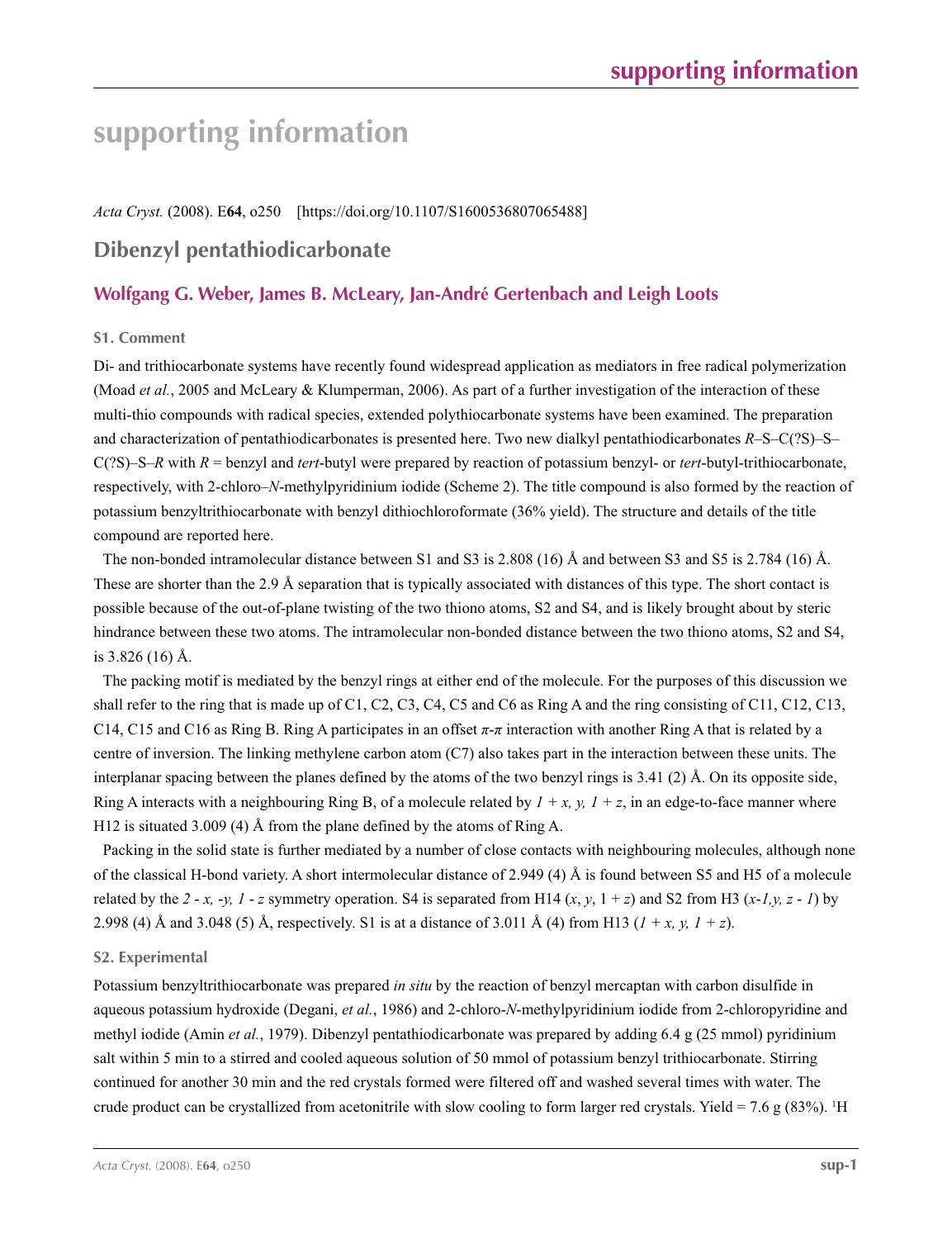NMR (300 MHz, CDCl<sub>3</sub>)  $\delta$  (p.p.m.): 7.30–7.35 (m, 10H, Ar), 4.52 (s, 4H, CH<sub>2</sub>); <sup>13</sup>C NMR (75 MHz, CDCl<sub>3</sub>)  $\delta$  (p.p.m.): 214.30 (C?S), 133.88, 129.51, 128.95 and 128.20 (C-aromatic), 43.00 (CH2).

### **S3. Refinement**

H atoms were positioned geometrically and refined using a riding model  $[Csp^3-H = 0.99 \text{ Å}$  and  $Csp^2-H = 0.95 \text{ Å}$ ;  $U_{\text{iso}}(H) = 1.2 U_{\text{eq}}(C)$ ].



## **Figure 1**

The molecular structure of the title compound. Displacement ellipsoids are drawn at the 50% probability level.



## **Figure 2**

The crystal packing of the title compound, viewed along [100], showing a herringbone packing motif.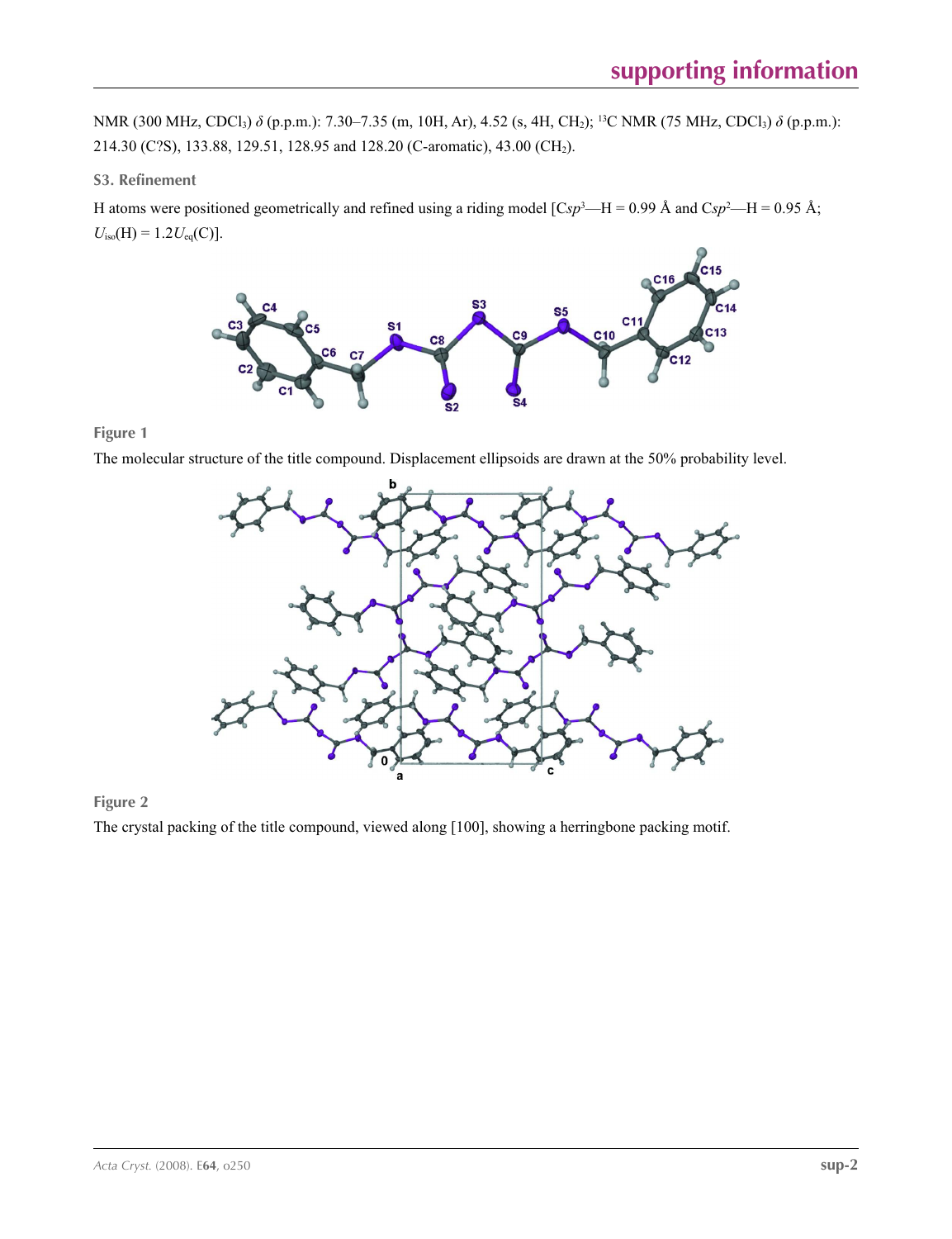

#### **Figure 3**

The preparation of dibenzyl pentathiodicarbonate.

**Dibenzyl pentathiodicarbonate** 

#### *Crystal data*

 $C_{16}H_{14}S_5$  $M_r = 366.57$ Monoclinic,  $P2_1/n$ Hall symbol: -P 2yn  $a = 8.4085(18)$  Å  $b = 19.670$  (4) Å  $c = 11.085(3)$  Å  $\beta$  = 111.953 (4)<sup>o</sup>  $V = 1700.4$  (6) Å<sup>3</sup>  $Z = 4$ 

#### *Data collection*

Bruker APEX CCD area-detector diffractometer Radiation source: fine-focus sealed tube Graphite monochromator *ω* scans 10376 measured reflections 3872 independent reflections

#### *Refinement*

Refinement on *F*<sup>2</sup> Least-squares matrix: full *R*[ $F^2 > 2\sigma(F^2)$ ] = 0.061  $wR(F^2) = 0.107$  $S = 0.92$ 3872 reflections 190 parameters 0 restraints Primary atom site location: structure-invariant direct methods Secondary atom site location: difference Fourier map Hydrogen site location: inferred from neighbouring sites H-atom parameters constrained  $w = 1/[\sigma^2 (F_o^2) + (0.0279P)^2]$ where  $P = (F_o^2 + 2F_c^2)/3$  $(\Delta/\sigma)_{\text{max}}$  < 0.001 Δ*ρ*max = 0.47 e Å−3  $\Delta \rho_{\text{min}} = -0.39 \text{ e A}^{-3}$ 

 $F(000) = 760$  $D_x = 1.432$  Mg m<sup>-3</sup> Melting point = 318.15–319.15 K Mo *Kα* radiation,  $\lambda = 0.71073$  Å Cell parameters from 2278 reflections  $\theta$  = 2.6–28.3°  $\mu$  = 0.67 mm<sup>-1</sup>  $T = 100 \text{ K}$ Block, red  $0.18 \times 0.14 \times 0.08$  mm

2278 reflections with  $I > 2\sigma(I)$  $R_{\text{int}} = 0.080$  $\theta_{\text{max}} = 28.3^{\circ}, \theta_{\text{min}} = 2.1^{\circ}$  $h = -11\rightarrow6$  $k = -24 \rightarrow 24$  $l = -14 \rightarrow 14$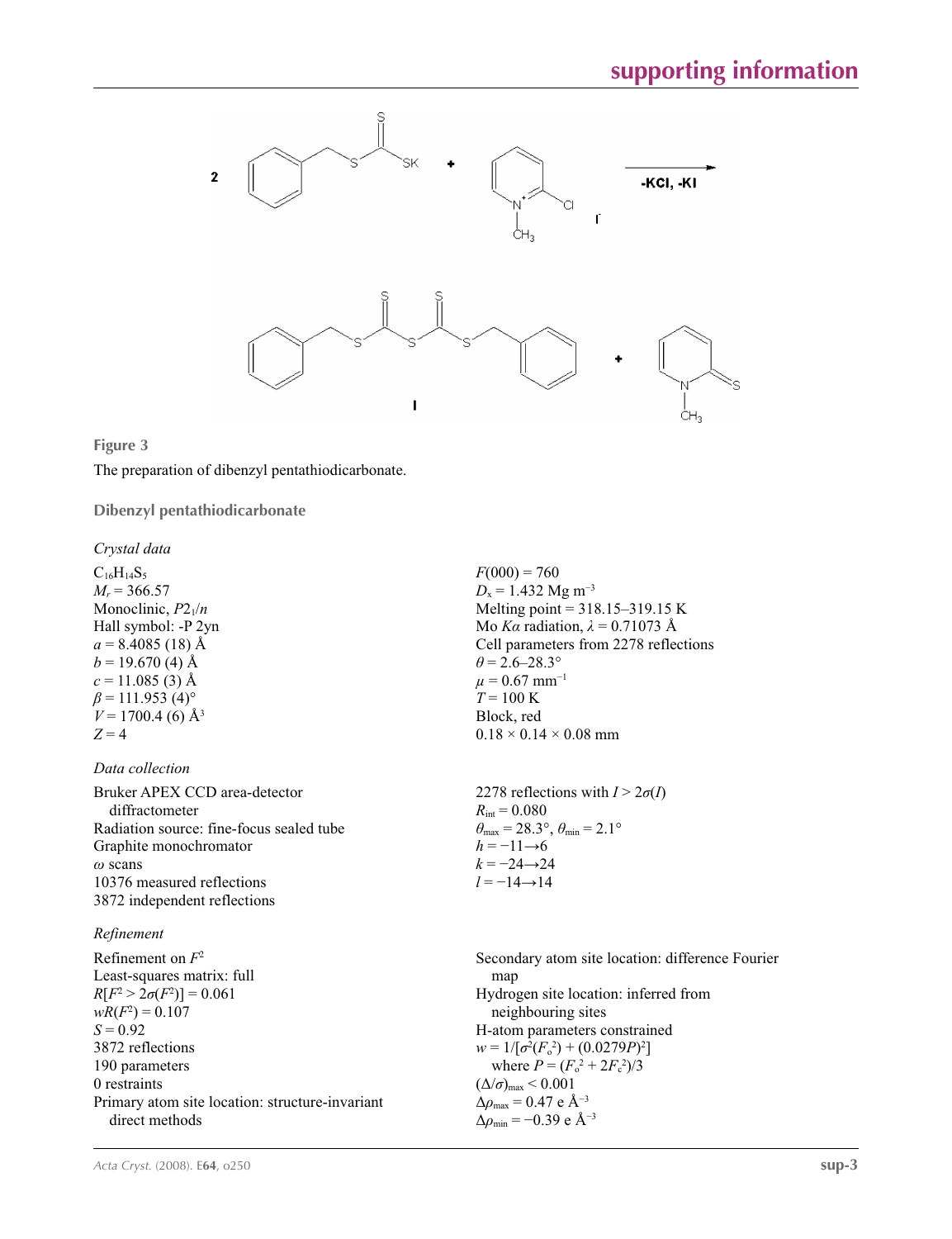#### *Special details*

**Geometry**. All e.s.d.'s (except the e.s.d. in the dihedral angle between two l.s. planes) are estimated using the full covariance matrix. The cell e.s.d.'s are taken into account individually in the estimation of e.s.d.'s in distances, angles and torsion angles; correlations between e.s.d.'s in cell parameters are only used when they are defined by crystal symmetry. An approximate (isotropic) treatment of cell e.s.d.'s is used for estimating e.s.d.'s involving l.s. planes.

**Refinement**. Refinement of  $F^2$  against ALL reflections. The weighted R-factor wR and goodness of fit *S* are based on  $F^2$ , conventional *R*-factors *R* are based on *F*, with *F* set to zero for negative *F*<sup>2</sup>. The threshold expression of  $F^2 > 2\sigma(F^2)$  is used only for calculating *R*-factors(gt) *etc*. and is not relevant to the choice of reflections for refinement. *R*-factors based on *F*<sup>2</sup> are statistically about twice as large as those based on *F*, and *R*- factors based on ALL data will be even larger.

*x*  $U_{\text{iso}}^* / U_{\text{eq}}$ S5 0.77686 (14) 0.15552 (5) 0.17633 (10) 0.0237 (3) S1 1.03496 (15) 0.09626 (6) 0.69649 (11) 0.0306 (3) S4 0.66740 (14) 0.21112 (5) 0.38636 (11) 0.0254 (3) S3 0.96317 (13) 0.11315 (5) 0.42975 (11) 0.0255 (3) S2 0.72043 (14) 0.02767 (5) 0.51002 (11) 0.0299 (3) C11 0.6056 (5) 0.20472 (19)  $-0.0574$  (4) 0.0204 (9) C10 0.6221 (5) 0.21790 (19) 0.0801 (4) 0.0224 (10) H10A 0.5105 0.2118 0.0895 0.027\* H10B 0.6639 0.2647 0.1070 0.027\* C6 1.1089 (5) 0.05569 (19) 0.9414 (4) 0.0202 (9) C13 0.4729 (5) 0.1434 (2)  $-0.2583(4)$  0.0255 (10) H13  $0.3875$   $0.1128$   $-0.3104$   $0.031*$ C14 0.5886 (5) 0.17070 (19)  $-0.3055(4)$  0.0261 (10) H14 0.5826 0.1594 −0.3904 0.031<sup>\*</sup> C8 0.8884 (5) 0.07591 (18) 0.5457 (4) 0.0231 (10) C9  $0.7847(5)$   $0.16372(18)$   $0.3323(4)$   $0.0190(9)$ C16 0.7212 (5) 0.23211 (19)  $-0.1066(4)$  0.0227 (10) H16 0.8061 0.2632 −0.0553 0.027\* C5 1.2588 (6) 0.01676 (19) 0.9908 (5) 0.0278 (11) H5 1.2793 −0.0183 0.9395 0.033\* C12 0.4803 (5) 0.1602 (2)  $-0.1365(4)$  0.0243 (10) H12 0.3991 0.1413 −0.1052 0.029\* C15 0.7139 (5) 0.2148 (2)  $-0.2283(4)$  0.0265 (10) H15 0.7954 0.2332  $-0.2600$  0.032\* C1 1.0855 (5) 0.1055 (2) 1.0204 (4) 0.0279 (11) H1 0.9844 0.1324 0.9886 0.034\* C2 1.2013 (6) 0.1176 (2) 1.1416 (5) 0.0347 (12) H2 1.1812 0.1527 1.1929 0.042\* C4 1.3762 (5) 0.0294 (2) 1.1135 (5) 0.0355 (12) H4 1.4787 0.0034 1.1457 0.043\* C3 1.3486 (6) 0.0789 (2) 1.1907 (5) 0.0378 (13) H3 1.4293 0.0864 1.2764 0.045\* C7 0.9785 (6) 0.0428 (2) 0.8083 (4) 0.0352 (12) H7A 0.8623 0.0544 0.8049 0.042\* H7B 0.9796 −0.0057 0.7848 0.042\*

*Fractional atomic coordinates and isotropic or equivalent isotropic displacement parameters (Å2 )*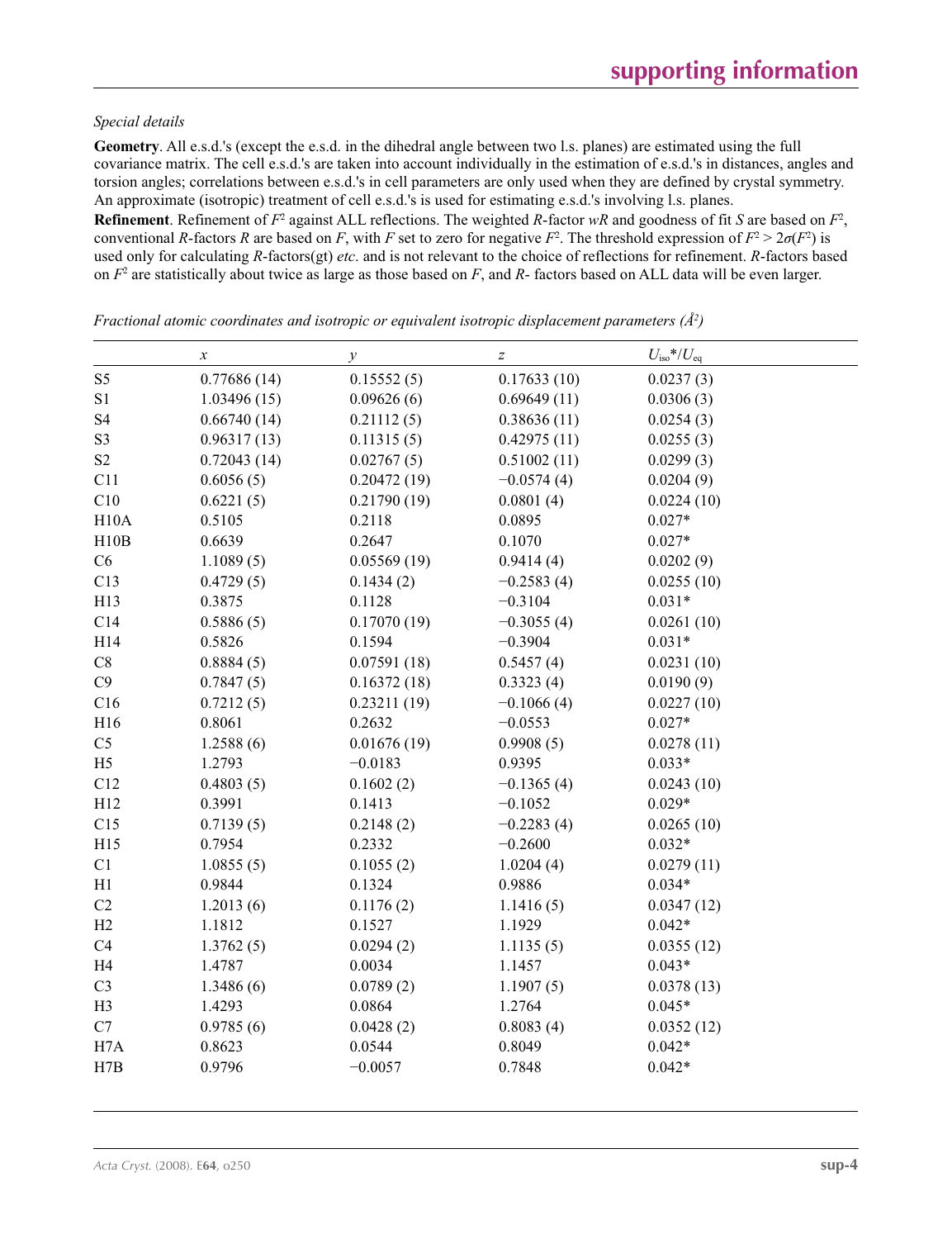# **supporting information**

| $U^{11}$  | $U^{22}$  | $U^{33}$  | $U^{12}$      | $U^{13}$   | $U^{23}$      |
|-----------|-----------|-----------|---------------|------------|---------------|
| 0.0273(7) | 0.0242(6) | 0.0186(6) | 0.0081(5)     | 0.0073(5)  | 0.0018(5)     |
| 0.0329(7) | 0.0374(7) | 0.0211(7) | $-0.0161(6)$  | 0.0097(5)  | $-0.0005(5)$  |
| 0.0272(7) | 0.0260(6) | 0.0265(7) | 0.0055(5)     | 0.0142(5)  | 0.0015(5)     |
| 0.0218(6) | 0.0297(6) | 0.0249(6) | 0.0061(5)     | 0.0086(5)  | 0.0076(5)     |
| 0.0257(7) | 0.0267(6) | 0.0302(7) | $-0.0055(5)$  | 0.0021(5)  | 0.0040(5)     |
| 0.021(2)  | 0.019(2)  | 0.020(2)  | 0.0088(19)    | 0.0068(19) | 0.0058(19)    |
| 0.019(2)  | 0.022(2)  | 0.023(3)  | 0.0065(19)    | 0.0032(19) | 0.0024(19)    |
| 0.026(3)  | 0.017(2)  | 0.018(2)  | $-0.0084(19)$ | 0.0096(19) | $-0.0011(18)$ |
| 0.023(3)  | 0.025(2)  | 0.024(3)  | 0.000(2)      | 0.005(2)   | 0.001(2)      |
| 0.035(3)  | 0.026(2)  | 0.018(2)  | 0.007(2)      | 0.010(2)   | 0.0065(19)    |
| 0.026(3)  | 0.019(2)  | 0.024(3)  | 0.0005(19)    | 0.010(2)   | $-0.0016(19)$ |
| 0.016(2)  | 0.019(2)  | 0.021(2)  | $-0.0035(18)$ | 0.0062(18) | 0.0039(18)    |
| 0.018(2)  | 0.018(2)  | 0.028(3)  | 0.0034(18)    | 0.004(2)   | 0.0013(19)    |
| 0.040(3)  | 0.014(2)  | 0.043(3)  | $-0.008(2)$   | 0.031(3)   | $-0.006(2)$   |
| 0.021(2)  | 0.030(3)  | 0.023(3)  | $-0.002(2)$   | 0.010(2)   | 0.002(2)      |
| 0.026(3)  | 0.026(2)  | 0.034(3)  | 0.000(2)      | 0.019(2)   | 0.010(2)      |
| 0.027(3)  | 0.021(2)  | 0.036(3)  | 0.006(2)      | 0.013(2)   | 0.002(2)      |
| 0.044(3)  | 0.022(3)  | 0.042(3)  | $-0.006(2)$   | 0.020(3)   | $-0.012(2)$   |
| 0.014(3)  | 0.036(3)  | 0.055(4)  | 0.006(2)      | 0.011(2)   | 0.024(3)      |
| 0.031(3)  | 0.051(3)  | 0.024(3)  | $-0.022(3)$   | 0.002(2)   | 0.007(2)      |
| 0.038(3)  | 0.045(3)  | 0.022(3)  | $-0.019(2)$   | 0.011(2)   | 0.002(2)      |
|           |           |           |               |            |               |

*Atomic displacement parameters (Å2 )*

## *Geometric parameters (Å, º)*

| $S5 - C9$       | 1.713(4)   | $C13 - H13$       | 0.9500   |  |
|-----------------|------------|-------------------|----------|--|
| $S5 - C10$      | 1.816(4)   | $C14 - C15$       | 1.386(5) |  |
| $S1 - C8$       | 1.712(4)   | $C14 - H14$       | 0.9500   |  |
| $S1 - C7$       | 1.818(4)   | $C16 - C15$       | 1.371(5) |  |
| $S4 - C9$       | 1.626(4)   | $C16 - H16$       | 0.9500   |  |
| $S3-C8$         | 1.786(4)   | $C5-C4$           | 1.372(6) |  |
| $S3-C9$         | 1.788(4)   | $C5 - H5$         | 0.9500   |  |
| $S2-C8$         | 1.623(4)   | $C12 - H12$       | 0.9500   |  |
| $C11 - C16$     | 1.388(5)   | $C15 - H15$       | 0.9500   |  |
| $C11 - C12$     | 1.398(5)   | $C1-C2$           | 1.353(6) |  |
| $C11 - C10$     | 1.500(5)   | $Cl-H1$           | 0.9500   |  |
| $C10 - H10A$    | 0.9900     | $C2-C3$           | 1.380(6) |  |
| $C10 - H10B$    | 0.9900     | $C2-H2$           | 0.9500   |  |
| $C6 - C1$       | 1.375(5)   | $C4 - C3$         | 1.371(6) |  |
| $C6-C5$         | 1.400(5)   | $C4 - H4$         | 0.9500   |  |
| $C6-C7$         | 1.495(5)   | $C3-H3$           | 0.9500   |  |
| $C13 - C12$     | 1.368(5)   | $C7 - H7A$        | 0.9900   |  |
| $C13 - C14$     | 1.374(5)   | $C7 - H7B$        | 0.9900   |  |
|                 |            |                   |          |  |
| $C9 - S5 - C10$ | 106.15(18) | $C11 - C16 - H16$ | 119.7    |  |
| $C8 - S1 - C7$  | 104.72(19) | $C4-C5-C6$        | 119.8(4) |  |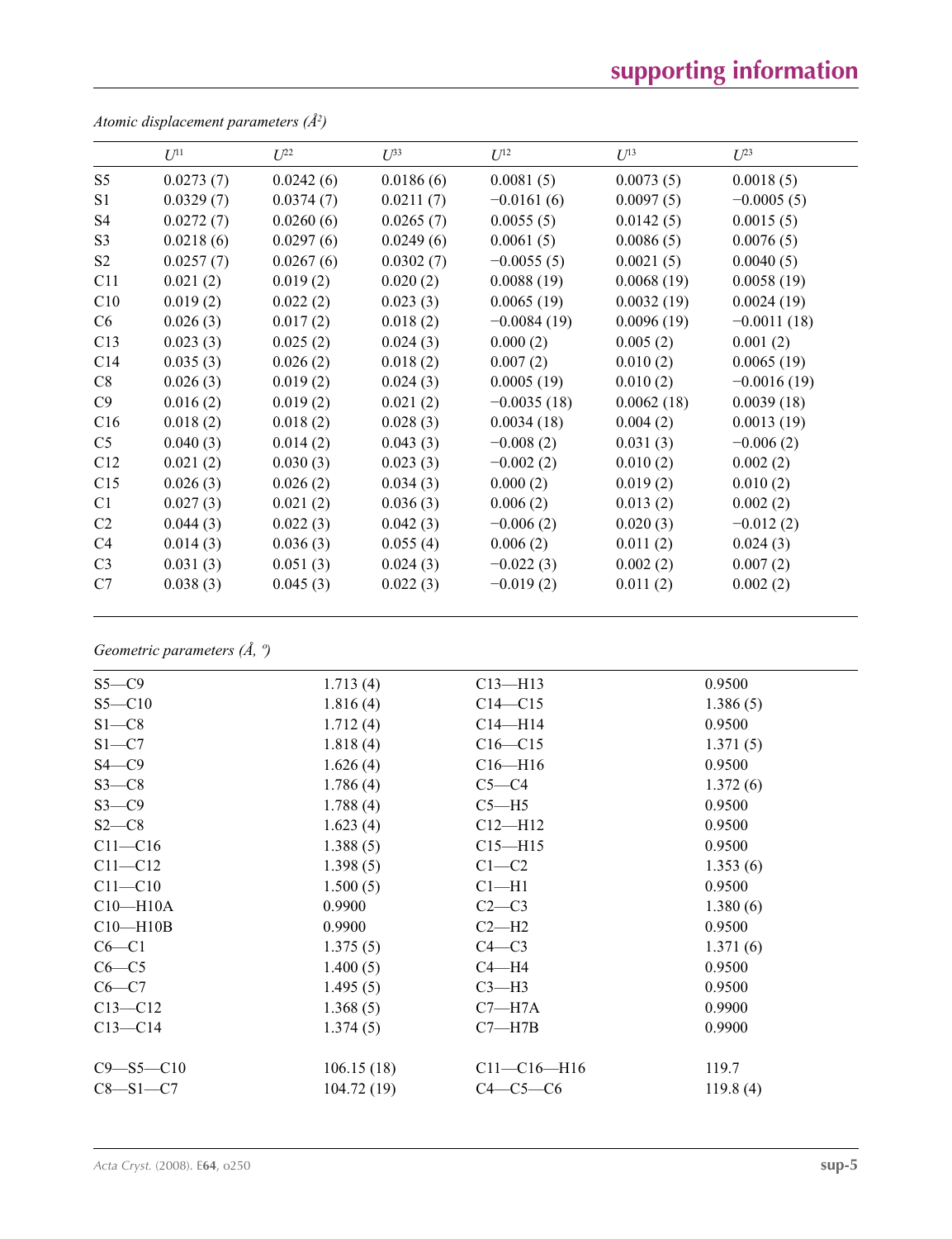| $C8 - S3 - C9$        | 102.81(18)    | $C4-C5-H5$               | 120.1       |
|-----------------------|---------------|--------------------------|-------------|
| $C16 - C11 - C12$     | 118.1(4)      | $C6-C5-H5$               | 120.1       |
| $C16 - C11 - C10$     | 121.3(4)      | $C13 - C12 - C11$        | 121.0(4)    |
| $C12 - C11 - C10$     | 120.5(4)      | $C13 - C12 - H12$        | 119.5       |
| $C11 - C10 - S5$      | 104.7(2)      | $C11 - C12 - H12$        | 119.5       |
| $C11 - C10 - H10A$    | 110.8         | $C16-C15-C14$            | 120.4(4)    |
| $S5 - C10 - H10A$     | 110.8         | $C16 - C15 - H15$        | 119.8       |
| $C11 - C10 - H10B$    | 110.8         | $C14 - C15 - H15$        | 119.8       |
| $S5 - C10 - H10B$     | 110.8         | $C2-C1-C6$               | 122.4(4)    |
| $H10A - C10 - H10B$   | 108.9         | $C2-C1-H1$               | 118.8       |
| $C1-C6-C5$            | 117.6(4)      | $C6-C1-H1$               | 118.8       |
| $C1-C6-C7$            | 121.5(4)      | $C1-C2-C3$               | 120.1(4)    |
| $C5-C6-C7$            | 121.0(4)      | $C1-C2-H2$               | 120.0       |
| $C12-C13-C14$         | 120.3(4)      | $C3-C2-H2$               | 120.0       |
| $C12-C13-H13$         | 119.9         | $C3 - C4 - C5$           | 121.4(4)    |
| $C14 - C13 - H13$     | 119.9         | $C3-C4-H4$               | 119.3       |
| $C13 - C14 - C15$     | 119.5(4)      | $C5-C4-H4$               | 119.3       |
| $C13 - C14 - H14$     | 120.2         | $C4-C3-C2$               | 118.7(4)    |
| $C15-C14-H14$         | 120.2         | $C4-C3-H3$               | 120.6       |
| $S2 - C8 - S1$        | 128.2(2)      | $C2-C3-H3$               | 120.6       |
| $S2 - C8 - S3$        | 124.9(3)      | $C6 - C7 - S1$           | 107.0(3)    |
| $S1 - C8 - S3$        | 106.8(2)      | $C6-C7-H7A$              | 110.3       |
| $S4 - C9 - S5$        | 128.8(2)      | $S1-C7-H7A$              | 110.3       |
| $S4 - C9 - S3$        | 125.7(2)      | $C6-C7-H7B$              | 110.3       |
| $S5 - C9 - S3$        | 105.34(19)    | $S1-C7-H7B$              | 110.3       |
| $C15-C16-C11$         | 120.7(4)      | $H7A$ <sup>-C7-H7B</sup> | 108.6       |
| $C15-C16-H16$         | 119.7         |                          |             |
|                       |               |                          |             |
| $C16-C11-C10-S5$      | $-83.6(4)$    | $C7-C6-C5-C4$            | $-179.8(3)$ |
| $C12-C11-C10-S5$      | 91.5(4)       | $C14 - C13 - C12 - C11$  | $-0.5(6)$   |
| $C9 - S5 - C10 - C11$ | $-174.6(3)$   | $C16-C11-C12-C13$        | 0.7(6)      |
| $C12-C13-C14-C15$     | 0.7(6)        | $C10-C11-C12-C13$        | $-174.6(4)$ |
| $C7 - S1 - C8 - S2$   | 7.5(3)        | $C11-C16-C15-C14$        | 1.4(6)      |
| $C7 - S1 - C8 - S3$   | $-168.2(2)$   | $C13-C14-C15-C16$        | $-1.1(6)$   |
| $C9 - S3 - C8 - S2$   | 59.4(3)       | $C5-C6-C1-C2$            | 0.1(6)      |
| $C9 - S3 - C8 - S1$   | $-124.7(2)$   | $C7-C6-C1-C2$            | 179.5(4)    |
| $C10 - S5 - C9 - S4$  | 5.7(3)        | $C6-C1-C2-C3$            | $-0.6(7)$   |
| $C10 - S5 - C9 - S3$  | $-170.05(18)$ | $C6-C5-C4-C3$            | 1.3(6)      |
| $C8 - S3 - C9 - S4$   | 42.3(3)       | $C5 - C4 - C3 - C2$      | $-1.7(6)$   |
| $C8 - S3 - C9 - S5$   | $-141.73(19)$ | $C1 - C2 - C3 - C4$      | 1.4(6)      |
| $C12-C11-C16-C15$     | $-1.2(6)$     | $C1 - C6 - C7 - S1$      | 90.3(4)     |
| $C10-C11-C16-C15$     | 174.1(3)      | $C5-C6-C7-S1$            | $-90.4(4)$  |
| $C1-C6-C5-C4$         | $-0.4(6)$     | $C8 - S1 - C7 - C6$      | 176.9(3)    |
|                       |               |                          |             |
|                       |               |                          |             |
|                       |               |                          |             |

*Hydrogen-bond geometry (Å, º)*

 $\overline{\phantom{0}}$